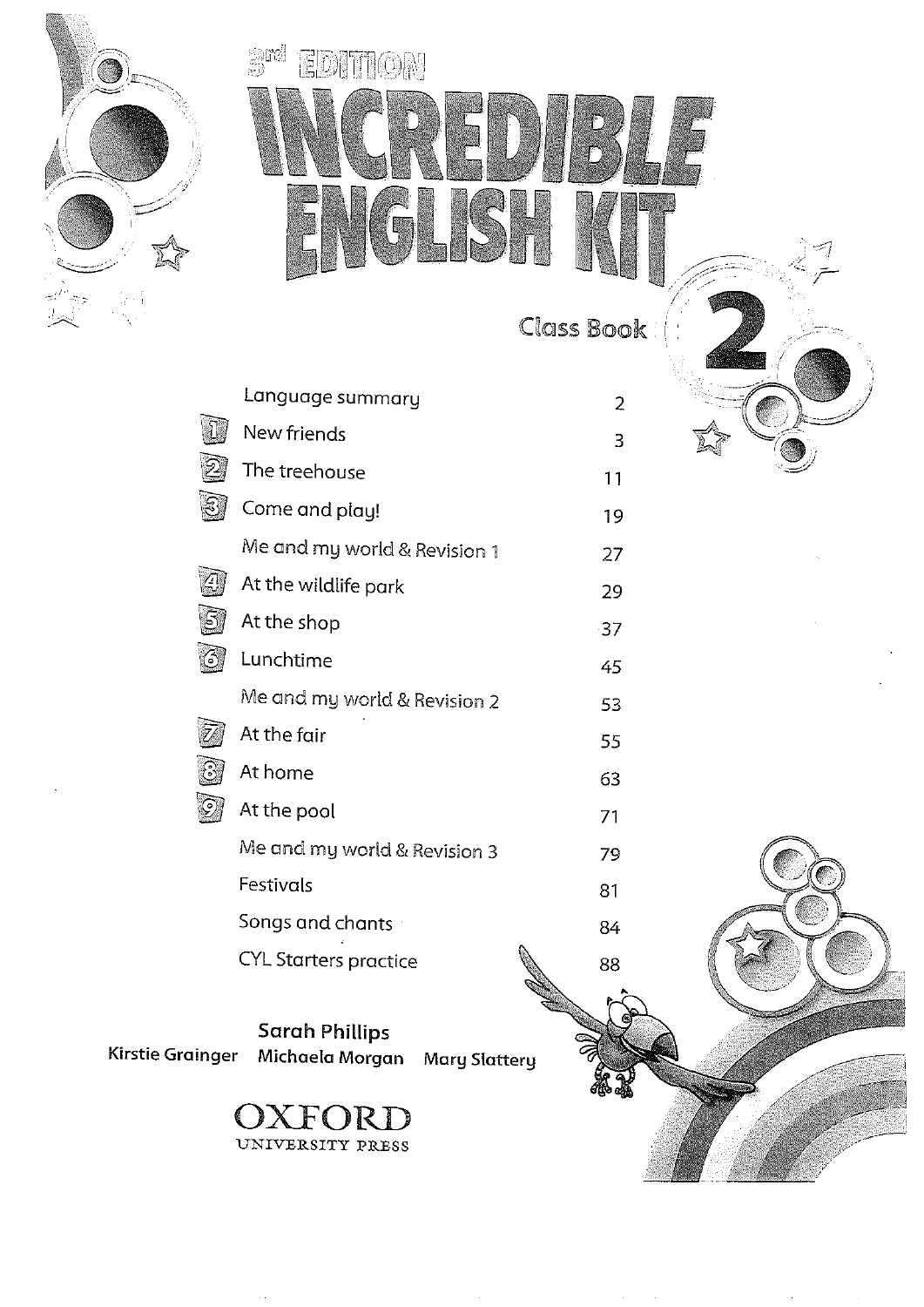# Language summary

| <u>Language summary</u>                                                                                                              |                                                                                                                                                                                                                           |                                                                                                                             |                                                                                                                                                                                                                   |
|--------------------------------------------------------------------------------------------------------------------------------------|---------------------------------------------------------------------------------------------------------------------------------------------------------------------------------------------------------------------------|-----------------------------------------------------------------------------------------------------------------------------|-------------------------------------------------------------------------------------------------------------------------------------------------------------------------------------------------------------------|
| <b>New friends</b>                                                                                                                   |                                                                                                                                                                                                                           | emainme                                                                                                                     |                                                                                                                                                                                                                   |
| What day is it today?<br>Who's that? That's<br>She's my (sister).<br>He's my (brother).<br>How old is he / she?<br>He's / She's (8). | Days of the week: Monday<br>Tuesday Wednesday Thursday<br>Friday Saturday Sunday<br>Characters: Flo Fred Bing<br>Titch Poppy Mr Fixit Norton<br>Mitch<br>Numbers: 13-30                                                   | Do you like ?<br>What's your favourite ?<br>Do you want ?                                                                   | Food: cheese tuna chicken<br>tomatoes sardines sausages<br>rice bread lettuce eggs<br>Food groups: meat fish dairy<br>fruit vegetables cereal<br>Other: sandwich lunch salad<br>white bread brown bread           |
|                                                                                                                                      | Measuring: metre centimetre<br>Other: sunny                                                                                                                                                                               |                                                                                                                             |                                                                                                                                                                                                                   |
| <u>earodearren u</u><br>Is he / she / it<br>in / on / under the table?<br>He's / She's / It's in / on / under<br>the                 | Furniture: bed cupboard<br>table box chair shelf cushion<br>sofa rug<br>House: window picure mirror<br>vase door<br>Other: treehouse hamster                                                                              | Are you ?<br>Yes. / No, I'm<br>$\textit{Iter}$<br>What's the matter?<br>What can you hear?                                  | Feelings: sad happy scared<br>cross bored sleepy dizzy<br>hungry thirsty hot cold<br>Musical instruments: violin<br>piano flute xylophone guitar<br>Other: fair great fantastic<br>brilliant hot dog ride zoo     |
|                                                                                                                                      | cage                                                                                                                                                                                                                      | <b>enroniena</b>                                                                                                            |                                                                                                                                                                                                                   |
| <u>Comeandplay</u><br>He's / She's got a                                                                                             | Toys: scooter kite skateboard<br>skipping rope yo-yo boat<br>frisbee ball bat bike<br>Transport: lorry helicopter<br>plane motorbike van wheel<br>Other: broken skip tricks                                               | What are you doing?<br>I'ming.<br>I'm / He's / She's busy.<br>Go away.<br>It's raining.<br>How much water?<br>I/You need    | Indoor activities: watch TV<br>read play on the computer<br>do my homework cook<br>make a model paint sleep<br>do a puzzle<br>Uses of water: wash my hands<br>have a shower wash up<br>clean my teeth have a bath |
|                                                                                                                                      |                                                                                                                                                                                                                           |                                                                                                                             | litre<br>Other: hole bottle hop                                                                                                                                                                                   |
| <i><b>AG GALLING DELL'</b></i><br>It can  / It can't<br>Can it ? / Yes / No<br>Can you guess ?<br>(Walk) like a (penguin).           | Wild animals: dolphin bat<br>zebra crocodile snake parrot<br>penguin monkey lion giraffe<br>Parts of an animal: wings tail<br>beak feathers<br>Other: stretch slide climb jump<br>run play a game fly thank you<br>juggle | $\widehat{\mathscr{L}}$<br><b>from entropy</b><br>What's he / she doing?<br>He's / She's ing.<br>Look at me.<br>Over there. | Outdoor activities: swim float<br>write a postcard<br>eat an ice cream<br>drink a milkshake read a comic<br>listen to the radio<br>watch have a shower                                                            |
| Goneentr <i>u</i> s<br>Can I have  please?<br>Yes, here you are.<br>No, sorry.<br>Plural nouns<br>How much ?<br>Can he / she buy ?   | Small toys: sharpeners rubbers<br>stickers marbles balloons<br>badges dinosaurs<br>key rings felt tips figures<br>Numbers: 31-100<br>Money: pound p<br>Other: paper string surprise<br>coin                               |                                                                                                                             | take a photo<br>Children's games:<br>play leapfrog play marbles<br>dance play with a top<br>Other: smile pool fountain sun<br>summer beach river spinner<br>spin fingers feet                                     |
| <u>Leingwoor suimmanu</u>                                                                                                            |                                                                                                                                                                                                                           |                                                                                                                             |                                                                                                                                                                                                                   |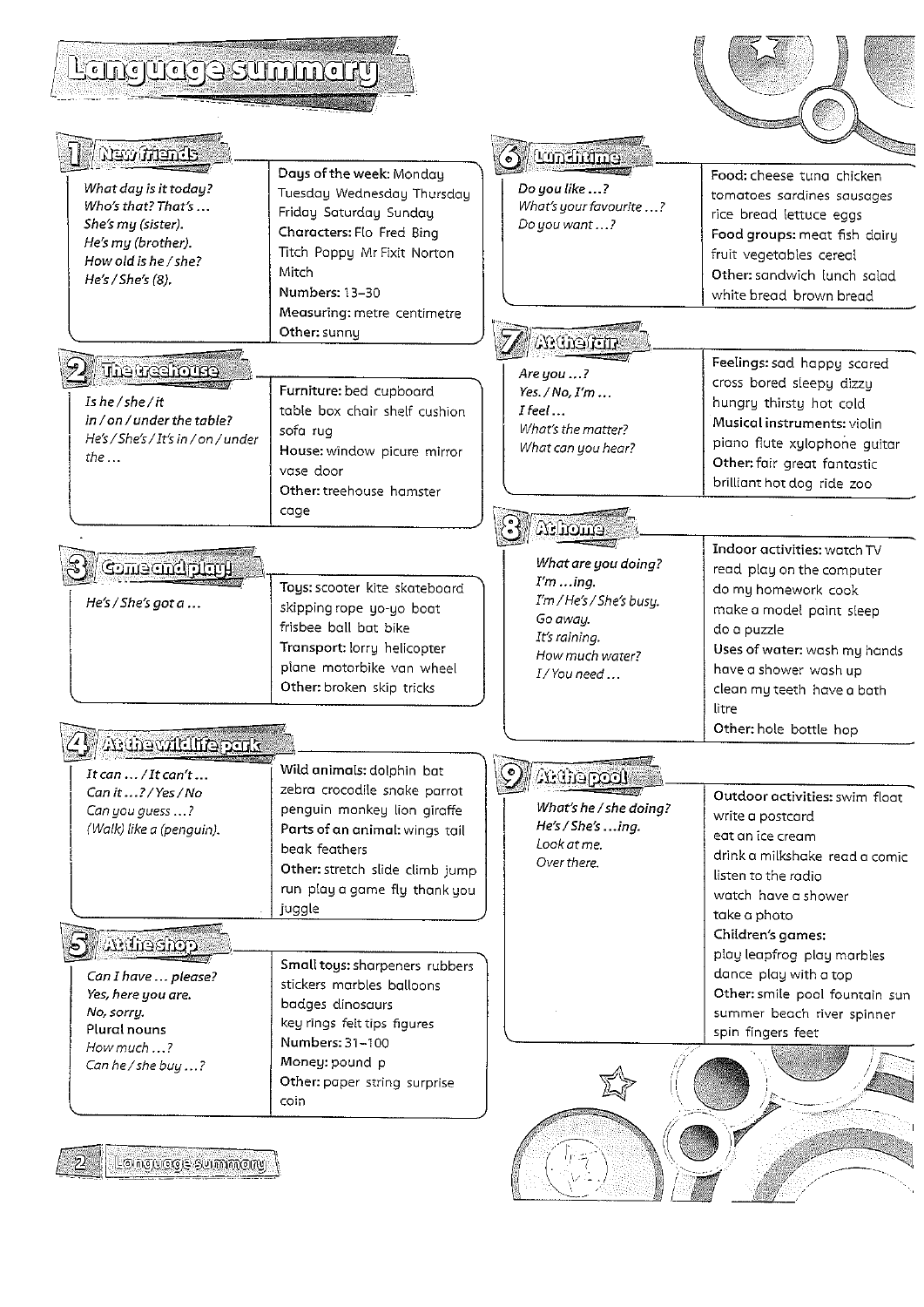## **Incredible English 2 1st Trimester Objectives Official exam preparation: Trinity GESE 2**

You must finish units 2, 3, and 4. **YOU MUST SKIP UNIT 1!** 

You are also expected to do some Christmas activities in class.

As with all classes, there is a lot of information, skip anything that isn't necessary, as long as the students are preparing for Trinity GESE 2 & their Trimester exams.

Trinity things to work on throughout the trimester:

- General greetings: Hello, goodbye, How are you today?, etc.
- Date and days of the week (including yesterday & tomorrow)
- Practice with the alphabet
- Prepositions of place (Ex: Where is the pencil? The pencil is on the table.)
- Asking and answering questions about rooms in the house, using question words like 'How
- many…?' and 'What…?' (they learned these in the last unit of IE1)

You will want to practice these specific things from each unit, students need to practice all areas of language: reading, writing, understanding, and speaking.

|        | Vocabulary                   | Grammar                | Trinity specific things |
|--------|------------------------------|------------------------|-------------------------|
|        | <b>Furniture &amp; House</b> | Is he/she/it           | He's / She's / It's     |
|        | on pages 11, 16, & 17        | in/on/under the table? | on/under/next to/       |
|        |                              |                        | between                 |
|        | Numbers 1-30                 | He's/She's/It's        | Where?                  |
| Unit 2 |                              | in/on/under the        | Use pictures of rooms   |
|        | Random words:                | on pages 14 & 18       | and objects, practice   |
|        | treehouse, hamster,          |                        | using colour adjectives |
|        | cage                         | Yes/No, (he) is/isn't. | as well. / Where is the |
|        |                              | Look in/on/under the   | brown box? Where is     |
|        |                              |                        | the girl?               |

#### *Extra notes from Unit 2* :

To continue practicing these prepositions and great practice for the Trinity exam, you can do many activities with the students having them place different things around the room! (Ex: *Put the pencil on the chair.* )

The Activity book is FULL of great activities to practice for the Trinity exam! Students should really dominate this language, describing rooms and objects in a house.

|        | Vocabulary  | Grammar                 | Trinity specific things |
|--------|-------------|-------------------------|-------------------------|
| Unit 3 | <b>Toys</b> | $\vert$ Has he/she got? | Some & Any - Use        |
|        | on page 19  | He's / She's got        | pictures of people and  |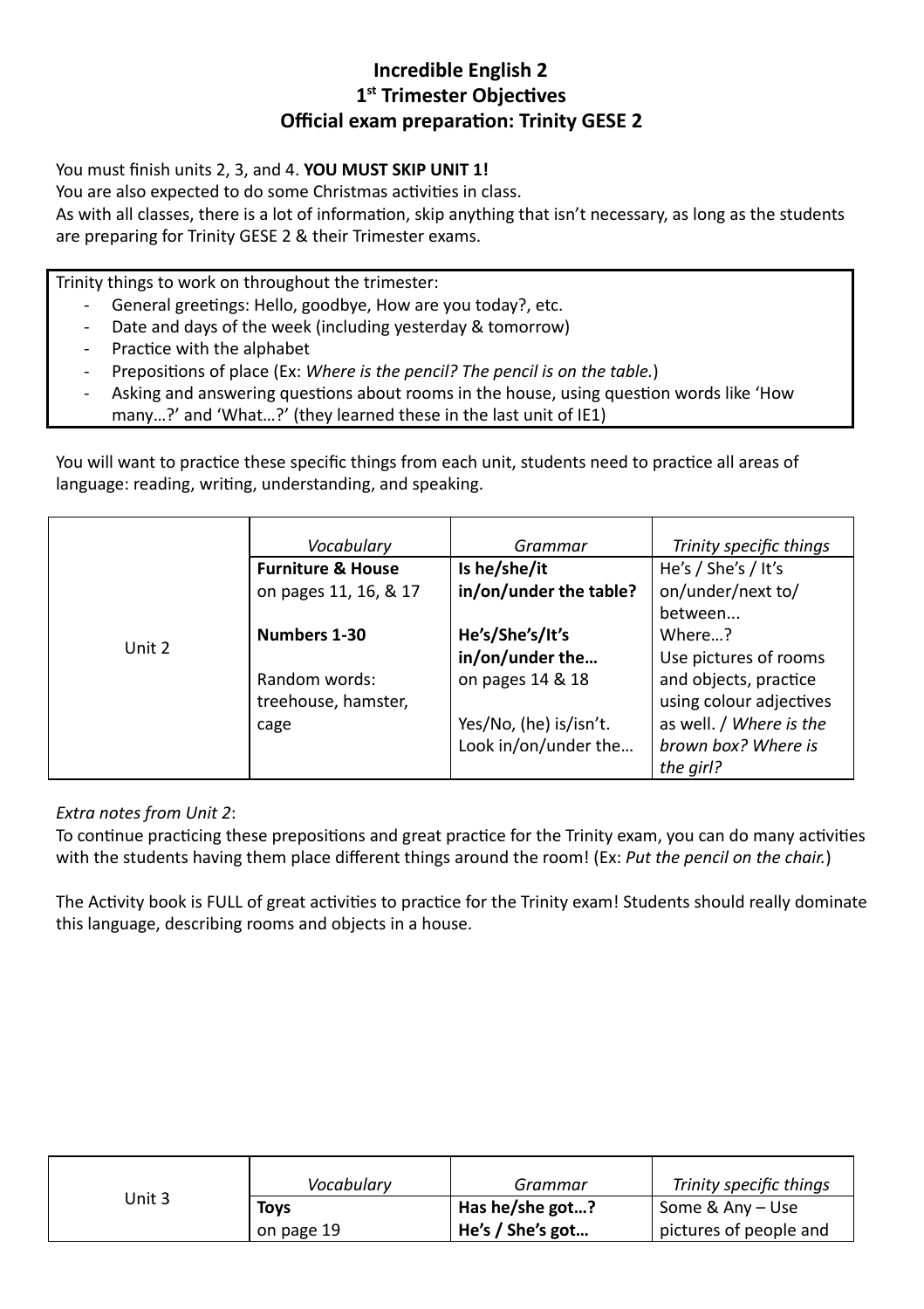|                  |                           | on pages 22 & 26 and    | toys. / What has he    |
|------------------|---------------------------|-------------------------|------------------------|
| <b>Transport</b> |                           | throughout the Activity | got? Has she got some  |
|                  | on pages 24 & 25          | book                    | kites? How many        |
|                  |                           |                         | frisbees has he got?   |
|                  | Random words:             | True/False              | Any $-$ negative       |
|                  | broken, skip, tricks, car | I know!                 | statements & questions |
|                  |                           | new vs. old             | Some - positive        |
|                  |                           |                         | statements             |

#### *Extra notes from Unit 3* :

Activity book page 31 has got a good activity to review prepositions of place and talking about positions of objects in the house

|        | Vocabulary                                        | Grammar                  | Trinity specific things                                                                                                      |
|--------|---------------------------------------------------|--------------------------|------------------------------------------------------------------------------------------------------------------------------|
|        | <b>Wild animals</b>                               | It can/It can't          | Has got & Do you have?                                                                                                       |
|        | on page 29                                        | Can it? Yes/No.          | related to animals - Use                                                                                                     |
|        |                                                   | on page 32, throughout   | pictures of different                                                                                                        |
|        | Parts of an animal                                | the unit                 | animals (mostly                                                                                                              |
|        | on pages 34 & 35                                  |                          | domestic). / Has it got 4                                                                                                    |
|        |                                                   | Can you guess?           | legs? Have you got (a                                                                                                        |
| Unit 4 | Random words:                                     | I know!                  | dog)? Can (the dog)                                                                                                          |
|        | Stretch, slide, climb,<br>jump, run, play a game, | (Walk) like a (penguin). | (fly)?                                                                                                                       |
|        | fly, thank you, juggle                            |                          | Describing people - Use<br>pictures of famous<br>people. / This is (Brad).<br>He is (tall) and (blonde).<br>He has got He is |
|        |                                                   |                          | (serious).                                                                                                                   |

#### *Extra notes from Unit 4* :

Use all activities from the Activity book that are related to describing animals, students need to master this skill for GESE 2. (Ex: pages 32, 36, & 40)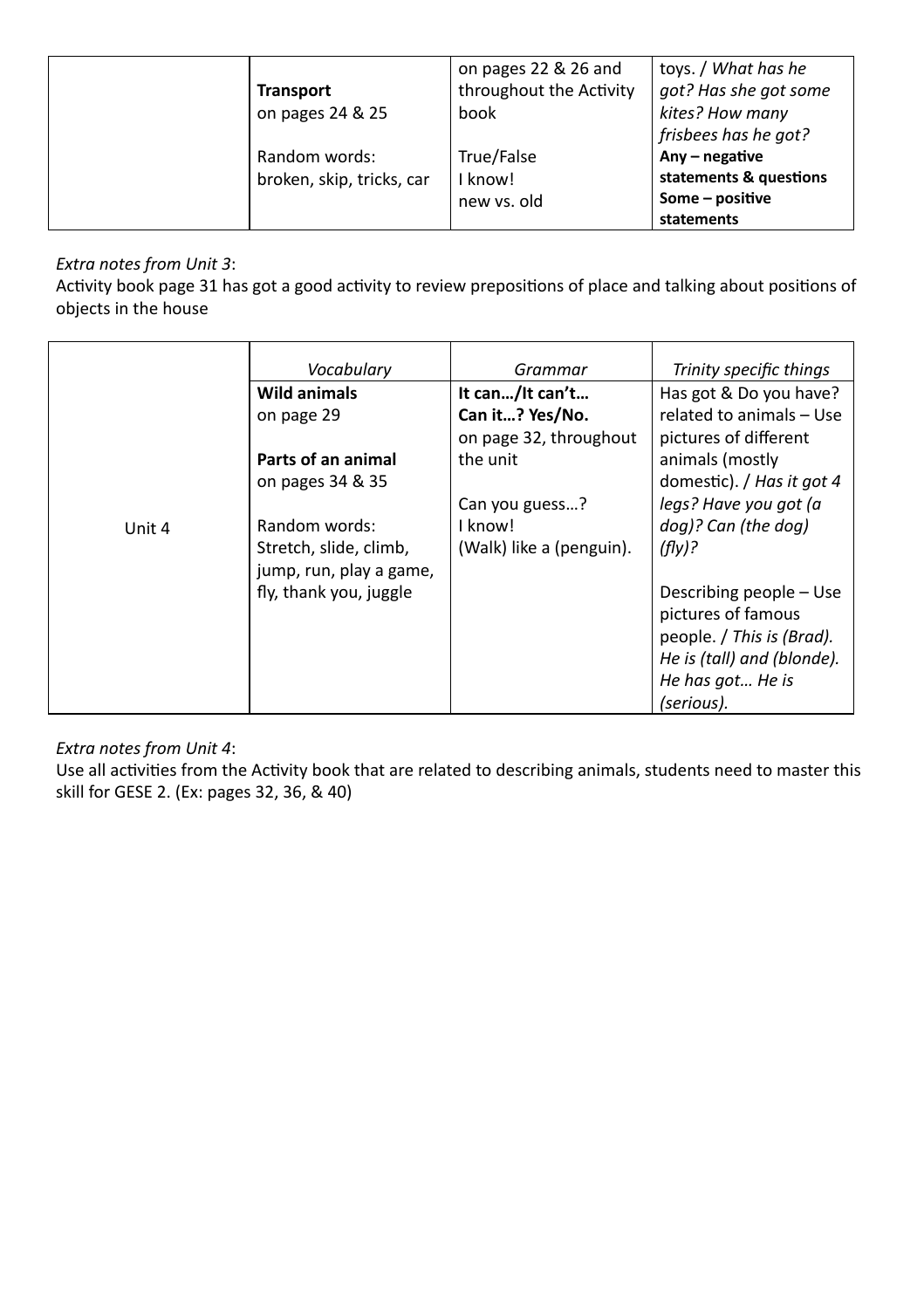# **Incredible English 2** 2<sup>nd</sup> Trimester Objectives **Official exam preparation: Trinity GESE 2**

You must finish units 5, 6, and 7.

If time allows, you can do some Easter activities in class.

As with all classes, there is a lot of information, skip anything that isn't necessary, as long as the students are preparing for Trinity GESE 2 & their Trimester exams.

Trinity things to work on throughout the trimester:

- Continue with general greetings, date, & weather on a daily basis
- Questions about family members, friends, and clothing
	- *o Use photos of family members Who is she? What's her name? How old is she?*
- Questions about possessions
	- *o Is this your pen? Whose book is this?*
- *-* Numbers 1-50

You will want to practice these specific things from each unit, students need to practice all areas of language: reading, writing, understanding, and speaking.

|        | Vocabulary                                         | Grammar                 | Trinity specific things |
|--------|----------------------------------------------------|-------------------------|-------------------------|
|        | <b>Small toys</b>                                  | Can I haveplease?       | Question word: Who /    |
|        | on page 37                                         | Yes, here you are.      | Who has got the green   |
|        |                                                    | No, sorry.              | rubber?                 |
|        | Random words:                                      |                         | Practice answering with |
| Unit 5 | paper, string, surprise,<br>coin, pound, pence (p) | <b>Plural nouns</b>     | 'nobody'                |
|        |                                                    | How much?               | Extra practice:         |
|        | Some/Any                                           | Can he/she buy?         | There is/There are      |
|        |                                                    | on pages 40 & 44,       | Some/Any                |
|        |                                                    | throughout the unit and |                         |
|        |                                                    | Activity book           |                         |

*Extra notes from Unit 5* :

There aren't a lot of great activities in the Activity book to prepare for Trinity. You can supplement with some things of your own, focus on the *Trinity specific things* in the box above.

| Jnit 6 | Vocabulary | Grammar | Trinity specific things |
|--------|------------|---------|-------------------------|
|--------|------------|---------|-------------------------|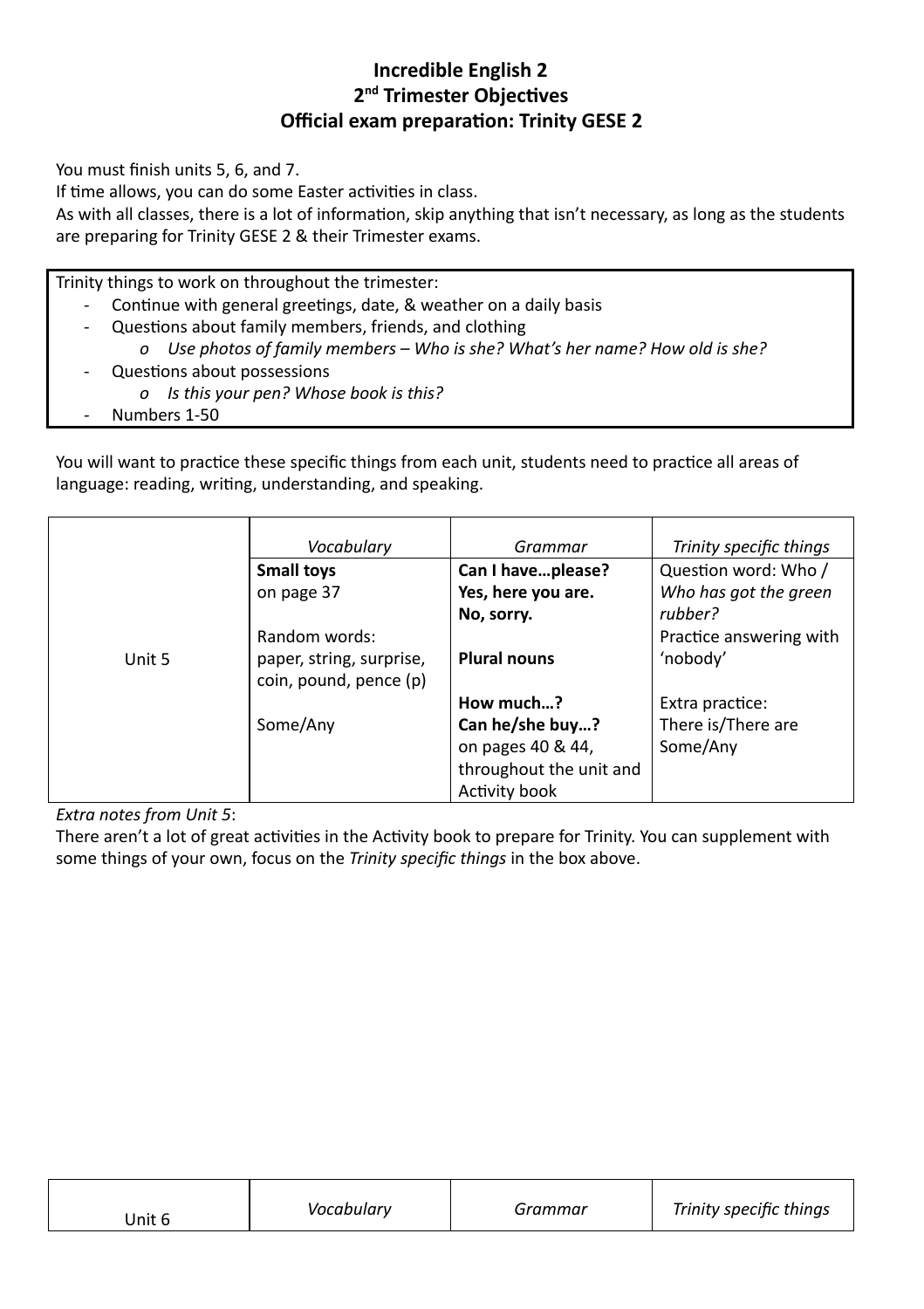| Food                    | Do you like?            | Practice more           |
|-------------------------|-------------------------|-------------------------|
| on page 45              | on pages 48 & 52 and    | possessives             |
|                         | throughour the Activity |                         |
| Food groups             | book                    | Game idea: Each S and T |
| on page 50              |                         | get one card they must  |
|                         | What's your             | keep hidden, 1 S stands |
| Random words:           | favourite?              | at the front and all    |
| sandwich, lunch, salad, | Do you want?            | players show their card |
| white bread, brown      |                         | for 2 seconds, then T   |
| bread, milk, yoghurt,   |                         | holds up a word card    |
| flour, hungry           |                         | and the S at the front  |
|                         |                         | must say 'The cheese is |
|                         |                         | mine/yours/his/hers.'   |

*Extra notes from Unit 6* :

Activity book page 60 has a nice activity to practice describing animals, you could play many different games with activities like this one to describe people as well as animals

|        | Vocabulary                 | Grammar                | Trinity specific things   |
|--------|----------------------------|------------------------|---------------------------|
|        | <b>Feelings</b>            | Are you?               | Question word: How /      |
|        | on page 55                 | Yes. / No, I'm         | How do you feel? How      |
|        |                            | on page 58, throughout | do you play the (violin)? |
|        | <b>Musical instruments</b> | the unit and Activity  |                           |
| Unit 7 | on page 60                 | book                   | Practice playing games    |
|        |                            |                        | with these ideas so that  |
|        | Random words:              | I feel                 | students are miming       |
|        | fair, great, fantastic,    | What's the matter?     | HOW to do something       |
|        | brilliant, hot dog, ride,  |                        | or HOW they feel.         |
|        | ZOO                        | What can you hear?     |                           |
|        |                            |                        |                           |
|        |                            | love                   |                           |

*Extra notes from Unit 7* :

Use Activity book pages 62, 63, 64, and 65 (as well as some other activities as well) to get students talking about how they feel, when you ask 'How are you?' in your daily routine challenge the students to always say something different, not repeat what another student said, etc.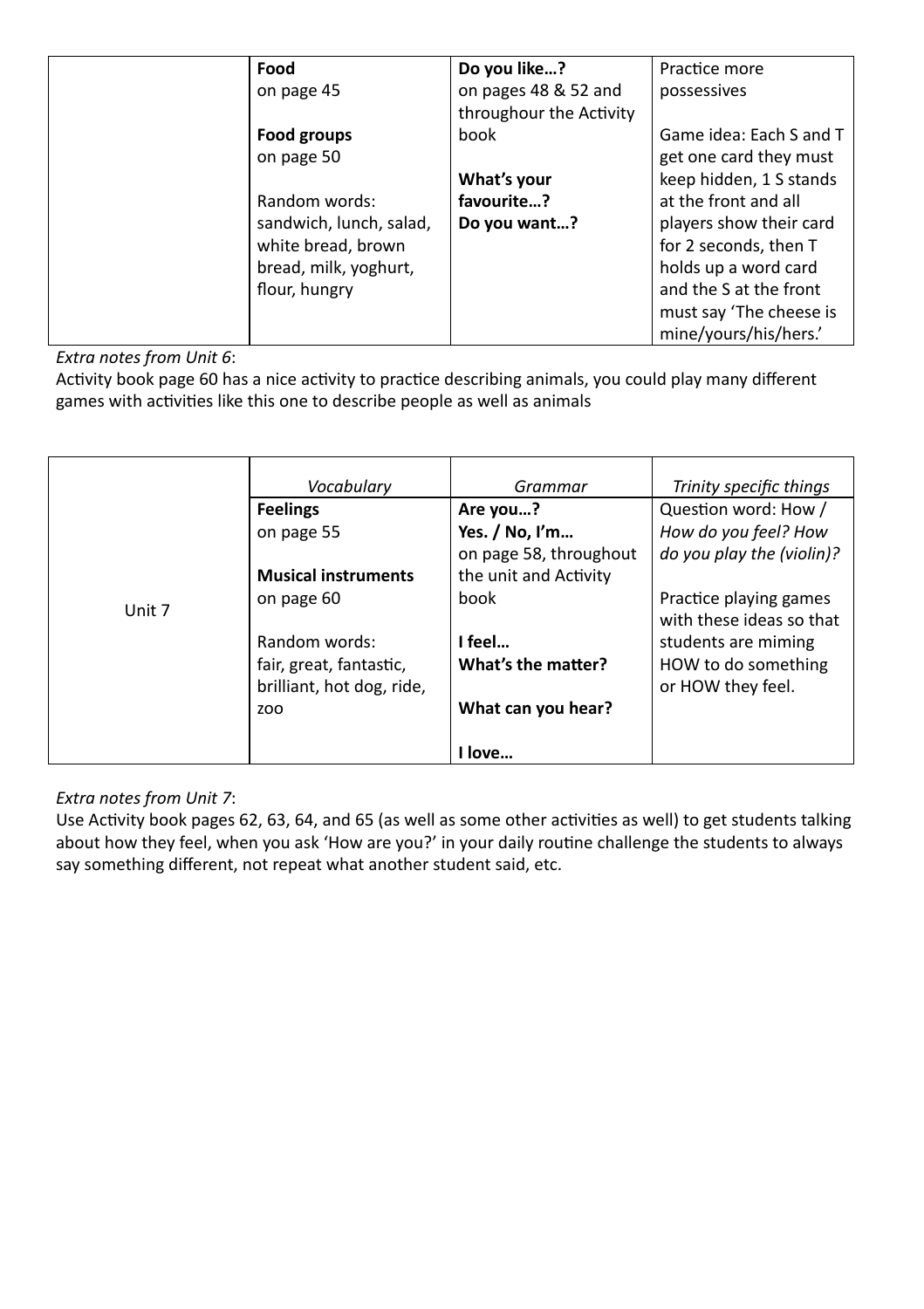# **Incredible English 2 3<sup>rd</sup>** Trimester Objectives **Official exam preparation: Trinity GESE 2**

You must finish units 8 & 9.

As with all classes, there is a lot of information, skip anything that isn't necessary, as long as the students are preparing for Trinity GESE 2 & their Trimester exams.

Trinity things to work on throughout the trimester:

- Continue with general greetings, date, & weather on a daily basis
- Days of the week & Months of the year
- Numbers 1-50
- Present continuous questions, use pictures to ask students yes/no questions about the pictures
	- *- Is he climbing? Yes, he is. / No, he isn't.*
	- *Is she jumping? Yes, she is. / No, she isn't.*

You will want to practice these specific things from each unit, students need to practice all areas of language: reading, writing, understanding, and speaking.

|        | Vocabulary               | Grammar                  | Trinity specific things  |
|--------|--------------------------|--------------------------|--------------------------|
|        | <b>Indoor activities</b> | What are you doing?      | Use games & miming to    |
|        | on page 63               | I'm $\ldots$ ing.        | review present           |
|        |                          | on pages 66 & 70,        | continuous / Is she      |
|        | Uses of water (optional) | throughout the unit      | running? Who is          |
|        | on pages 68 & 69         |                          | reading?                 |
|        |                          | I'm / She's / He's busy. |                          |
| Unit 8 | Random words             | Go away.                 | Use a picture of family  |
|        | (optional):              | It's raining.            | members in a house,      |
|        | hole, bottle, hop        | How much water?          | ask where each person    |
|        |                          | I / You need             | is doing something. /    |
|        |                          |                          | The father is reading in |
|        |                          |                          | the living room.         |
|        |                          |                          | *review rooms in the     |
|        |                          |                          | house & furniture        |

*Extra notes from Unit 8* :

Use some of the activities from the Activity book to practice asking present continuous questions and the students can run to find the correct answer or look for it in a box, etc.